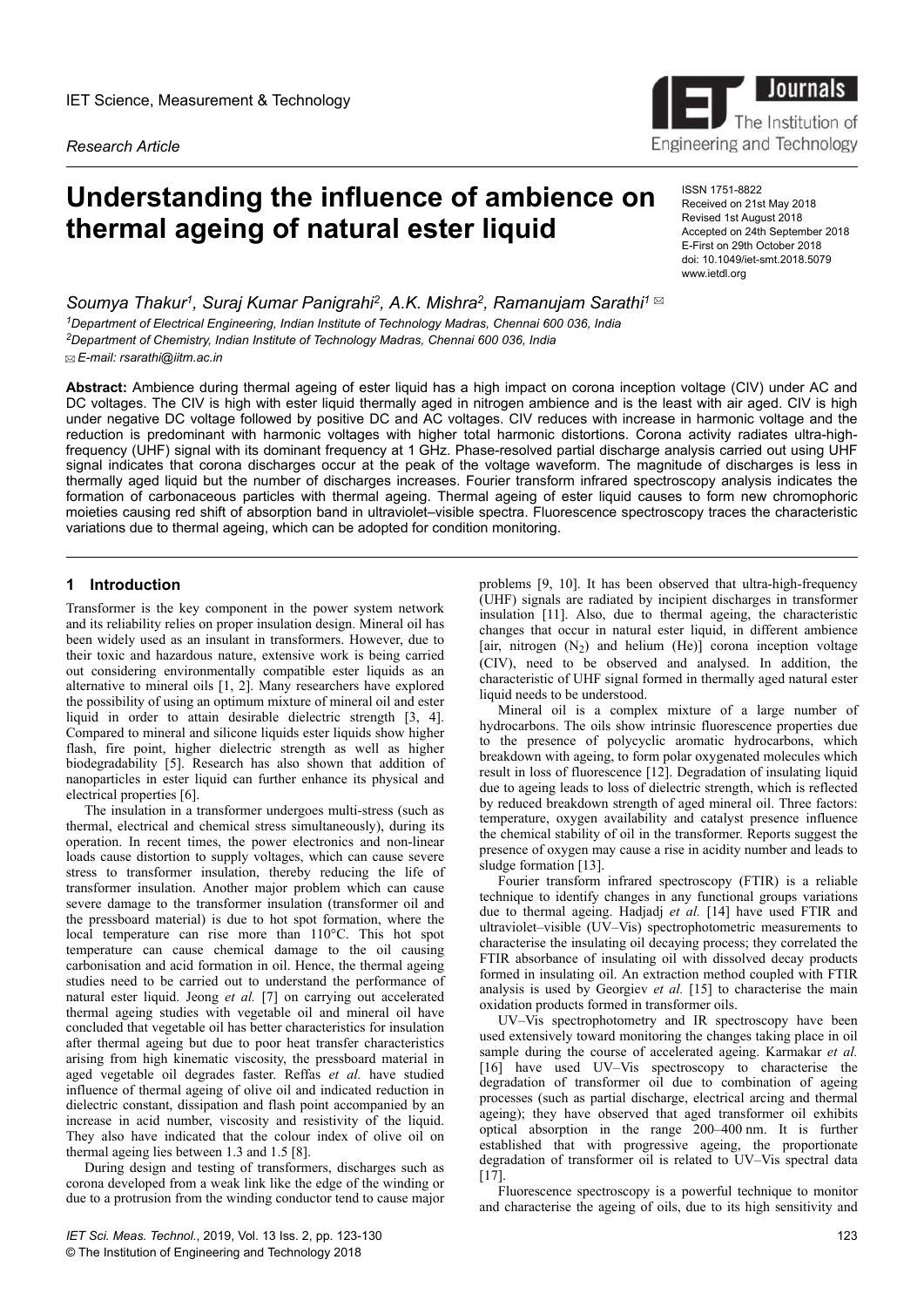

**Fig. 1** *Experimental setup for CIV measurement*

selectivity. Natural ester liquid is primarily extracted from vegetable and seeds which are rich sources of fluorescent substances such as pheophytins, tocopherols, poly-phenolic compounds, saturated and unsaturated fatty acids, vitamin E and its derivatives, linoleic acid and other vitamins [18]. Unsaturated fatty acids with conjugated double bond exhibit fluorescence emission at around 415 nm [19]. Synchronous fluorescence spectroscopy and excitation–emission matrix fluorescence (EEMF) techniques have been used to monitor the ageing-related fluorescence spectral changes of mineral oil [20]. At high temperature, molecular level changes take place in oil [21]: (i) in the presence of moisture, the ester linkage undergoes hydrolysis; (ii) due to the action of air, oxidative degradation of oil takes place; (iii) homolytic cleavage of carbon–carbon or carbon–hydrogen bond takes place. Smaller free radicals (such as hydrogen, methyl and ethyl) are relatively stable; larger free radicals breakdown to form smaller, more stable radicals and other unsaturated olefin compounds. The free radicals are reactive and they undergo chain reactions to form lighter lower boiling unsaturated compounds, gases and additional free radicals.

Having known this, an attempt has been made to characterise and correlate the physicochemical changes occurring due to different ambiences during thermal ageing of natural ester liquid. The following analysis is done in the present study: (i) variation in CIV of natural ester liquid thermally aged in different ambiences, under AC, DC and harmonics distorted AC voltages. (ii) UHF signal formed due to corona activity in thermally aged natural ester liquid. (iii) Phase-resolved partial discharge (PRPD) analysis of aged oil. (iv) UV–Vis and fluorescent spectroscopic techniques to trace the molecular level changes in natural ester liquid due to thermal ageing.

## **2Materials and methods**

## *2.1 Thermal ageing*

*2.1.1 Sample preparation:* In the present paper, thermal ageing of natural ester liquid (FR3 Envirotemp procured from Cargill India Pvt. Ltd.) is carried out at 110°C. Materials such as copper and oil impregnated pressboard (OIP, procured from Andrew Yule Pvt. Ltd.) were added in weight ratio of 1:1:10 (copper: OIP: test liquid) during ageing period. The pressboard samples were preheated in test liquid for  $6 h$  at  $100^{\circ}$ C to remove traces of moisture and ensure uniform impregnation of oil.

*2.1.2 Thermal ageing setup:* The oil samples in top covered glass jar added with copper and pressboard material is placed on a thermostatically controlled heater for 21 days (500 h). Thermal ageing was carried out as per standard (IEEE c57.100) adopted for mineral oil [22]. The unfilled zone in the glass jar was provided with the suitable ambience of  $N_2$ /He by continuous purging of gas in the vessel at controlled atmospheric pressure to ensure a uniform blanket of gas over the oil. Air ambience ageing was carried out in a hot air oven at controlled temperature. The purpose of He and  $N_2$ gas is to limit the influence of oxygen content during ageing process. The oil samples along with materials of equal above specified ratio were taken out at regular intervals of 24 h for analysis. In the discussion, virgin sample is referred as Type A, 21 days aged oil in the  $N_2$ , He and air medium are referred as Type B, Type C and Type D, respectively.

#### *2.2 Experimental setup*

*2.2.1 Corona analysis:* CIV of thermally aged ester liquid was calculated using the test setup shown in Fig. 1. The setup comprises of three parts: (i) the high-voltage source, (ii) test cell and (iii) the UHF sensor along with spectrum analyser/digital storage oscilloscope (DSO).

The AC, DC and harmonic AC voltage with different total harmonic distortions (THDs) were generated by using a highfrequency amplifier, with its input signals obtained from the function generator. The generated high AC voltage was measured by using a capacitive divider  $(V_{\text{rms}})$ . For harmonic voltages, peak factor was used to obtain exact root-mean-square values. The voltage was increased to the required level, at a rate of 300 V/s.

In the current analysis, a test cell of capacity 80 ml with needle and plane electrode made of stainless steel is used. To avoid the impact of micro-erosion of the tip on occurrence of corona activity, the needles were changed after every five readings. Needle–plane electrode configuration was used for generation of corona in the test cell. The radius of curvature of the needle electrode is about 50 µm. The ground electrode is a plane electrode of 5 cm diameter. The gap between the needle and ground electrodes was maintained at 5 $\overline{mn}$ 

A high-frequency DSO (Lecroy Model Wavepro 4 channel digital real-time oscilloscope, 3.5 GHz bandwidth, operated at 40  GSa/s) with an input impedance of 50  $\Omega$  and spectrum analyser Agilent CX-9000 was used for storing and analysing the UHF signal. The UHF sensor was kept 20 cm away from the test cell. The output of the UHF sensor is connected to the high bandwidth DSO or to the spectrum analyser.

*2.2.2 UV–Vis analysis:* Electronic absorption spectra were measured with a Shimadzu V-2500 A1 UV–Vis spectro-photometer with a scan rate of 1000 nm  $s^{-1}$ . About 1 mm path length cuvettes were used in order to avoid excessive absorbance of light in the liquid matrix. Hexane was chosen as a solvent for baseline correction during UV–Vis spectral measurements.

*2.2.3 Fluorescence spectroscopy:* Fluorescence measurements were performed with a Horiba Jobin Yvon spectrofluorometer (Fluoromax-4) with a xenon lamp of 150 W. A triangular cuvette was used in order to obtain both front and back-face fluorescences with minimum scattering. Excitation and emission monochromator band passes were kept at 1 nm. EEMF spectra were measured in the excitation wavelength range of 300–500 nm with an interval of 10 nm and in the emission wavelength range of 350–700 nm with an interval of 2 nm. All fluorescence measurements of the oil samples were taken at a regular interval of 24 h until 21st day. The instrumental drift and variation in lamp intensity were monitored periodically. Both the lamp intensity measured using a photodiode and the water Raman spectra (excited at 350 nm) shows very minimal instrumental changes over the experimental time span. Any instrumental changes could have required further suitable standardisation to correct fluorescence spectra before analysis. Since no significant variation was observed both in lamp profile and water Raman spectra, no further standardisation was adopted and the spectra were analysed as such.

*2.2.4 Viscosity and FTIR analysis:* Viscosity measurements were performed on an Anton Paar's modular compact rheometer 102, with a CP 40 cone and plate measuring system. The calibration of the instrument was done using a standard fluid (Wacker silicone fluid) provided by the instrument manufacturer. All ester liquid samples kept under high vacuum were allowed to equilibrate for 10 min before the start of the experimental studies. The experimental temperature was controlled by P-PTD 200/AIR plate–Peltier temperature device. FTIR measurements were done with a Jasco IR spectrometer (FTIR-4100) in the range 400–4000  cm−1. Sodium chloride disc pallets were chosen during baseline correction.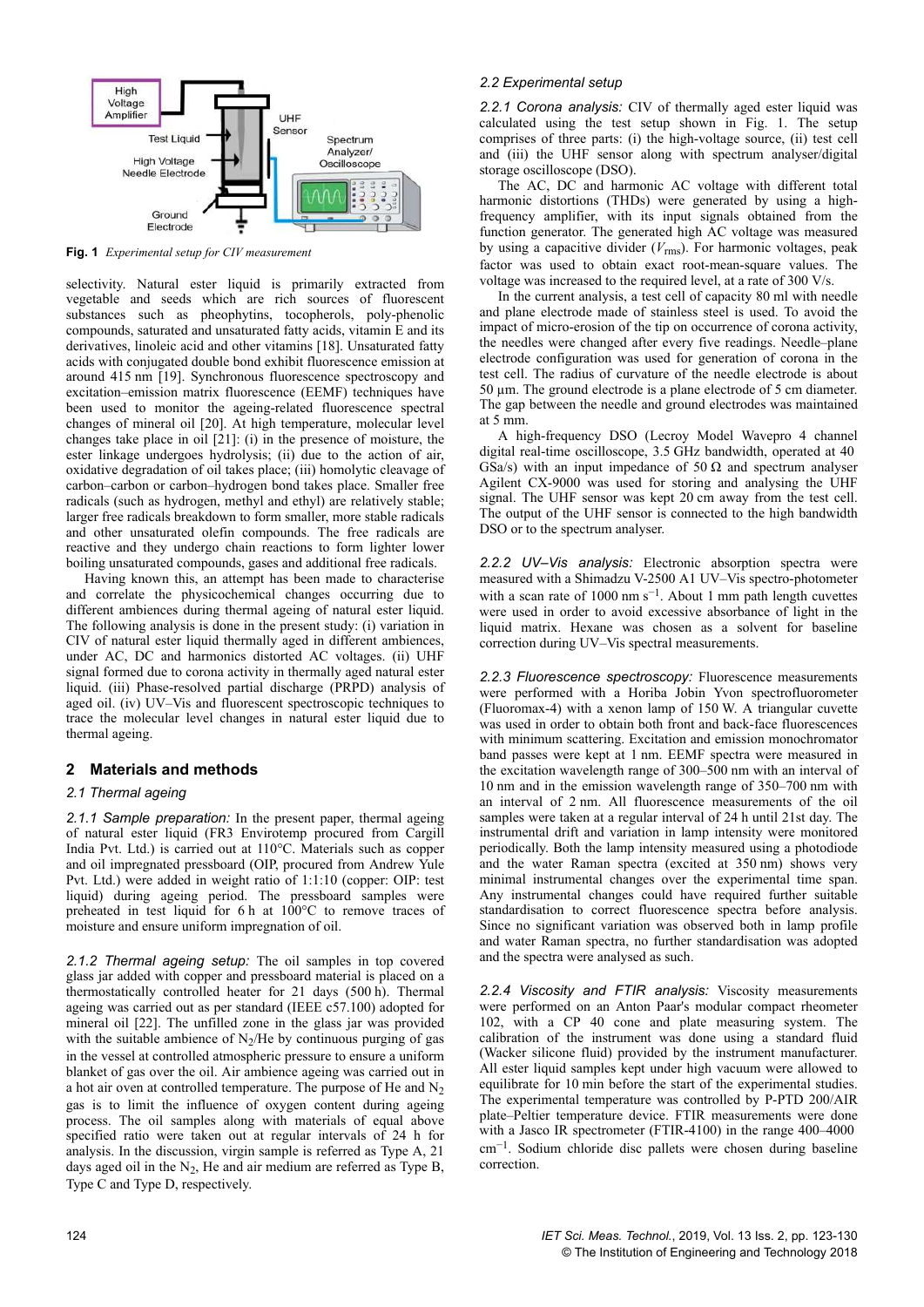

**Fig. 2** *Variation in CIV of Type A, Type B, Type C and Type D liquid under AC, + DC and −DC voltages*



**Fig. 3** *Variation of CIV with respect to different THDs for oil samples for (i) 3f harmonics, (ii) 5f harmonics, and (iii)7f harmonics*

## **3Results**

## *3.1 Analysis of CIV variation under different voltage profiles*

Fig. 2 shows the variation in CIV of thermally aged ester liquid in different ambiences. On application of high voltage to the needle– plane electrode gap, the voltage at which the first inception of corona activity is observed through UHF sensor signal output

observed in the oscilloscope is taken as the CIV. It is observed that CIV is the least under AC voltage and the highest under negative DC voltage. Reduction in CIV is observed in thermally aged ester liquid. This is seen to be predominant when the liquid is aged in air medium compared with ageing in  $He/N<sub>2</sub>$  ambience and ester liquid aged in  $N_2$  ambience observed to have a more blanketing effect. Gockenbach *et al.* have reported that there is a significant decrease in partial discharge inception voltage of thermally aged naphthenic mineral oil [23]. Cavillini *et al.* have also studied the effect of thermal ageing on mineral oil and reported that on thermal ageing the dielectric properties of oil reduces drastically [24]. Coulibaly *et al.* [25] have compared physicochemical properties of mineral oil and ester liquid on thermal ageing and have indicated the blanketing effect of  $N_2$  in case of both the oils. Peppas *et al.* have observed the pre-breakdown phenomena in ester liquid and have established the efficiency of electrical measurements by mirroring the results in optical measurements [26].

With the increase in non-linear loads in power system network. the sinusoid gets distorted containing different harmonics with varying amount of THDs. Recently, it is observed that the THD of the supply voltage waveform has increased to more than 40% [27]. Han *et al.* have observed that the partial discharge inception voltage of polyamide film insulation remains constant with frequency variation [28]. Fig. 3 shows variation in CIV of thermally aged ester liquid under harmonic AC voltages with different THDs.

Not much variation in CIV is observed with increase in supply voltage frequency. This indicates that for corona discharges to take place in needle–plane electrode, the magnitude of supply voltage plays more important role than applied frequency. It is observed that increase in THDs shows a reduction in CIV (Fig. 3). Also, it is noted that irrespective of ambience in which thermal ageing of ester liquid is carried out, the CIV of aged liquid is less than that of the virgin liquid. Drastic reduction in CIV is observed with liquid aged in air ambience followed by He and  $N_2$  ambiences.

By comparing the values of CIV, it is observed that harmonics of higher frequency have more impact on the CIV. Also, an increase in THD reduces the CIV. The cause for it could be due to the peak factor of the harmonics introduced. As the d*v*/d*t* of the supply voltage is more for higher-order harmonics of higher values, the inception is observed to occur at lower voltages. The result of the study indicates that the level of ageing of liquid is minimum when ageing is carried out in the  $N_2$  medium.

The typical UHF signal measured due to corona activity in ester liquid is shown in Fig. 4(i). The fast Fourier transform (FFT) analysis of UHF signals due to corona activity in thermally aged liquid is shown in Fig. 4(ii). It is observed that the ageing has a negligible effect on dominant frequency (:1 GHz) of CIV waveform.

#### *3.2 PRPD analysis*

To understand the number of discharges and phase at which discharges occurs at different percentages of THD at different frequencies for the ester liquid samples and compare the effect of ambience, PRPD analysis was carried out [29]. Florkowski *et al.* have studied the partial discharges in insulation systems under harmonic voltage using PRPD technique and have concluded that the partial discharges resulting from distorted voltage cause the acceleration of ageing processes in the insulation systems. The presence of harmonics with increased THD affects the crest factor of the supply voltage waveform and the rate of rise of voltage have high impact on the insulation structure with increased partial discharge activity, thereby enhancing the degradation of insulation structure [30]. PRPD analysis is carried out with the help of spectrum analyser kept in zero span mode. The centre frequency is set equal to the dominant frequency of analysed UHF signal [Fig. 2(ii)]. To coordinate the peaks of spectrum analyser with the supply waveform, the oscilloscope, spectrum analyser and function generator are kept in sync mode. Signals are then given in burst mode (25 cycles) overlapping the harmonics at zero phase of sine wave. PRPD analysis of corona activity in ester liquid under AC and harmonic AC voltage with different THDs is shown in Fig. 5.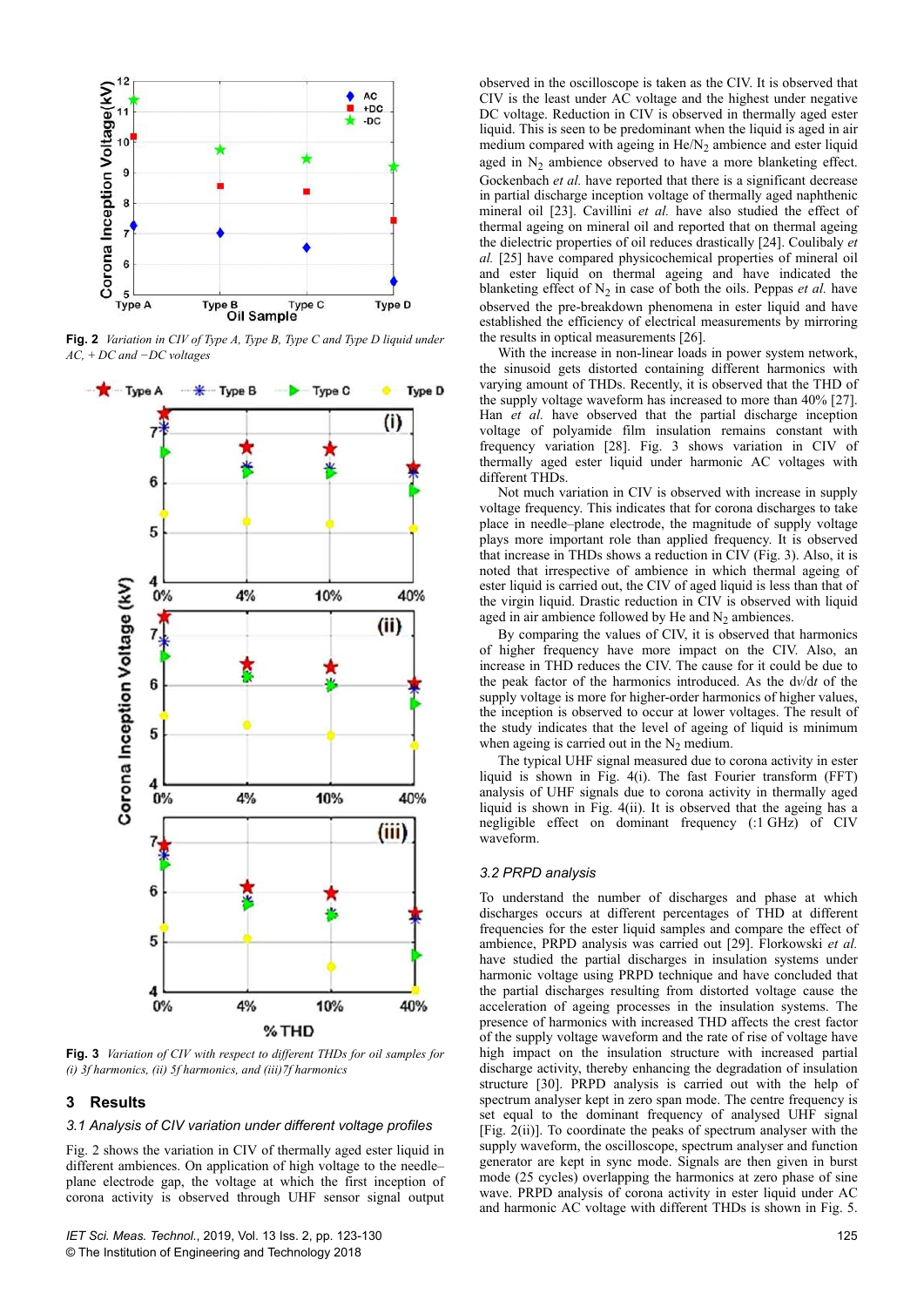

**Fig. 4** *(i) Typical UHF signal formed due to corona activity in thermally aged ester liquid, (ii) FFT analysis of UHF signal formed due to corona discharge activity in different liquid samples*



**Fig. 5** *PRPD for sample types A, B, C and D for (i) fundamental frequency, (ii) 3f with 4% THD, (iii) 5f 10% and (iv) 7f with 10% THD*

Corona discharges are observed to occur at the peak of the waveform for different THDs. As the harmonic content increases, the number of discharges increases. It is observed that ageing in different ambiences results in significant variation in PRPD patterns. As indicated in Fig. 5, the virgin liquid has the highest discharge peaks compared with aged liquid in all the cases, which is similar to results obtained for mineral liquid ageing study [31].

This increase is more significant in the case of Type C compared with Type B. Also, it is seen that dispersion of discharges is more in liquid Type C. This indicates that the ageing of liquid is prevented more in the  $N_2$  atmosphere. The decrease in the magnitude of discharges can be explained as a result of a decrease in CIV, which is observed for the aged specimen. It is observed that on ageing the number of discharges increases.

# *3.3 Physical changes in thermally aged ester liquid*

Thermal ageing of ester liquid in different ambiences showed slight variation (intensification) in colour and gradual loss of transparency. Hamdi *et al.* observed characteristic variation in colour of the mineral oil on thermal ageing and have observed that

**Table 1** Cut-off wavelength and CIE data of ester liquid under  $N_2$ , He and air atmosphere are shown at absorbance value of 0.5

| Liquid samples      | $CIE$ $X$<br>$\lambda_{\text{max}}$ at A = 0.5, nm |      | CIE Y |
|---------------------|----------------------------------------------------|------|-------|
| virgin ester liguid | 330                                                | 0.19 | 0.15  |
| $N2$ day 7          | 345                                                | 0.16 | 0.12  |
| $N2$ day 14         | 348                                                | 0.16 | 0.12  |
| $N2$ day 21         | 350                                                | 0.16 | 0.12  |
| He day 7            | 369                                                | 0.16 | 0.11  |
| He day 14           | 376                                                | 0.16 | 0.09  |
| He 21               | 377                                                | 0.16 | 0.07  |
| air day 7           | 375                                                | 0.16 | 0.08  |
| air day 14          | 396                                                | 0.16 | 0.07  |
| air day 21          | 419                                                | 0.19 | 0.15  |
|                     |                                                    |      |       |



**Fig. 6** *CIE X and Y colour indexes of ester liquid aged under different conditions as on 7th, 14th and 21st day of ageing (best viewed in colour online)*

the change is less when mixture of mineral oil ester liquid is used. A similar observation is made in the present paper, where drastic change in colour of the liquid is not observed, which is validated through Commission Internationale de l'Eclairage (CIE) values [3]. Although there is an intensification of colour with ageing, the colour coordinates do not appear to change as the spectral profile in visible range remains the same (as indicated by CIE [32]). The change in colour intensity is faithfully captured by light absorbance (UV–Vis spectrum). The absorbance data in the wavelength range 350–500 nm are selected to obtain CIE coordinates (i.e. CIE X and CIE Y) and depicted in Table 1 (and Fig. 6). CIE values are meant to be obtained in visible region of spectrum (350–800 nm) and ester liquid variants absorb strongly in the UV region of spectrum (Fig. 7). Consequently, the changes observed in CIE X and CIE Y values of E oil variants are minimal over the ageing period. Ester liquid in  $N_2$  environment shows the least change in colour due to ageing. The intense colouration of ester liquid in the air medium appears due to rapid oxidative degradation and pigmentation. During thermal degradation, molecular level changes take place in oil; homolytic cleavage of carbon–carbon or carbon–hydrogen bond takes place. Smaller free radicals (such as hydrogen, methyl and ethyl) are relatively stable; larger free radicals breakdown to form smaller, more stable radicals and other unsaturated olefin compounds. The free radicals are reactive and they undergo chain reactions to form lighter lower boiling unsaturated compounds, gases and additional free radicals [21].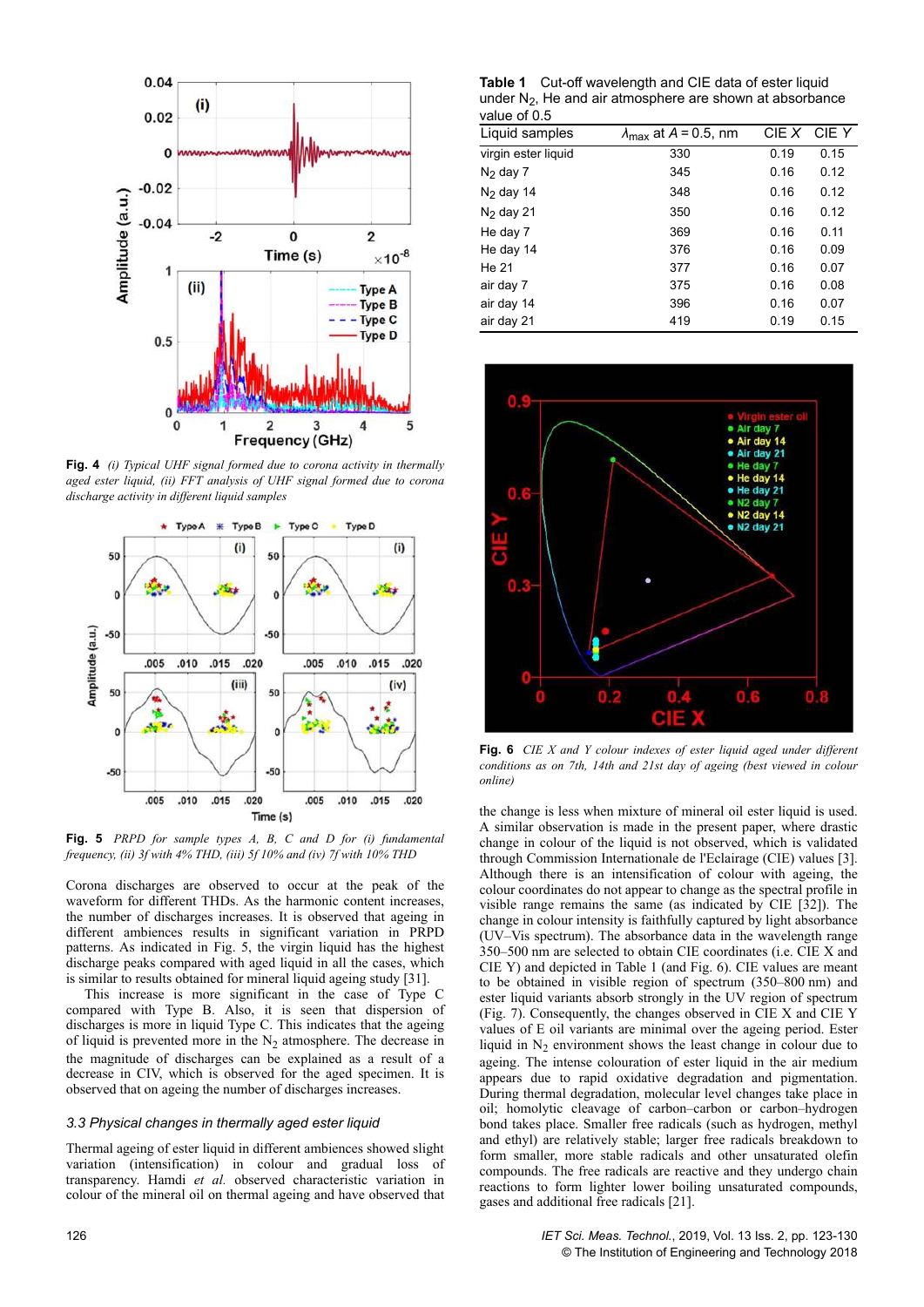

**Fig. 7** *UV–Vis absorption spectra of ester liquid under N2, He and air medium as on* **(***a***)** Day 7, **(***b***)** Day 14, **(***c***)** Day 21



**Fig. 8** *IR spectra of ester liquid on the 21st day under N2, He and air medium of ageing*

**(***a***)** From 400 to 4000 cm−1 , **(***b***)** From 700 to 1500 cm−1

The ageing of ester liquid depends on processes such as hydrolysis and oxidation. Hydrolysis results in increased acidity in liquid matrix. The increase in viscosity of the liquid is due to oxidation and it is directly proportional to temperature [33]. Variation in viscosity of the ester liquid due to thermal ageing at different ageing condition was measured during the ageing process on days 7, 14 and 21. Viscosity was directly measured without any pre-treatment of liquid samples. Table 2 shows the viscosity data of ester liquid variants at two different temperatures (25 and 30°C). As expected, the viscosity values of liquid samples at higher temperature are less than that at a lower temperature.

Furthermore, for any particular day, thermally aged ester liquid in air medium is more viscous than that under He or  $N_2$  medium. The viscosity of ester liquid under He and  $N_2$  medium shows comparable viscosity values with not much of difference. The cause for variation in viscosity of ester liquid during thermal ageing in different ambiences is due to the level of degradation of ester liquid. The higher viscosity in air medium is due to the formation of oxidative breakdown products; further heating causes those moieties to agglomerate, resulting in enhanced viscosity. Owing to higher density of  $N_2$  compared with He rich ambience will restrict the oxygen interaction with the oil during thermal ageing. In the process, the level of degradation is minimum and the characteristic changes in properties of ester liquid are observed including viscosity.

#### *3.4 IR spectrum*

Fig. 8 shows the FTIR spectrum of thermally aged ester liquid in the air,  $N_2$  and He medium as on day 21. Considerable change has not appeared in the IR profile of the liquid samples under different heating conditions. We could observe minimum variation in the fingerprint region (700–1400 $\text{cm}^{-1}$ ) of the spectrum. The variation

**Table 2** Viscosity of thermally stressed ester liquid under  $N<sub>2</sub>$ , He and air atmosphere at two different temperatures

|                     | Viscosity, mPa s |                |  |
|---------------------|------------------|----------------|--|
|                     | $25^{\circ}$ C   | $30^{\circ}$ C |  |
| virgin ester liguid | 57.8             | 47.9           |  |
| $N2$ day 7          | 58.1             | 48.8           |  |
| $N2$ day 14         | 61.1             | 50.8           |  |
| $N2$ day 21         | 62               | 51             |  |
| He day 7            | 61.1             | 50.8           |  |
| He day 14           | 62.9             | 52.2           |  |
| He day 21           | 63.2             | 52.6           |  |
| air day 7           | 61.3             | 50.5           |  |
| air day 14          | 70.3             | 58.2           |  |
| air day 21          | 75.3             | 62.2           |  |

occurring in fingerprint region of the spectrum is difficult to describe since its overlapped region of C–C, C–O, C–N, C = C and C = N stretching frequencies. Ray *et al.* [34] have shown the presence of broad fingerprint region in the IR spectra of fluorescent carbon nanoparticles. They identified the peaks in this region could be due to C–OH, C = C, C–O–C and C-H stretching frequencies. In the present paper, with ageing, the absorbance around the fingerprint region increases in air medium; this could be due to the formation of polar C–O bonds as a result of oxidation. During the ageing process, due to high temperature and absorption of oxygen and water, oil undergoes a number of chemical reactions such as hydrolysis, oxidation, isomerisation and polymerisation [18]. When ageing is carried out in air medium, the oxidation becomes rapid; as a result of which, new molecular moieties containing C–O–C are formed in oil matrix. The stretching frequency of C–O bond lies in the fingerprint region of the IR spectrum.

Generally, mineral oil generates carbonyl containing species such as aldehyde, ketones and esters with ageing, consequently, a peak at around  $1600 \text{ cm}^{-1}$  is produced with ageing. However, ester liquid did not show any such developments.

#### *3.5 UV–Vis spectrum*

Fig. 7 shows the UV–Vis absorption spectra of ester liquid under different conditions of heating as on 7th, 14th and 21st days. It is observed that with ageing, the leading edge of absorption band shifts toward the red region of the spectrum. This is due to oxidation of ester liquid in the presence of oxygen, moisture and thermal stress. As a consequence of oxidation, new chromophoric moieties are formed. The newly formed chromophoric moieties start absorbing strongly in the UV–Vis region of the spectrum and hence there appears a progressive red shift of the absorption band. It can also be understood as with ageing the concentration of liquid increases.

Table 1 shows the cut-off wavelength for absorbance value of 0.5. For any particular day, liquid sample with exposure to air shows the highest absorbance than liquid in He and  $N_2$  mediums.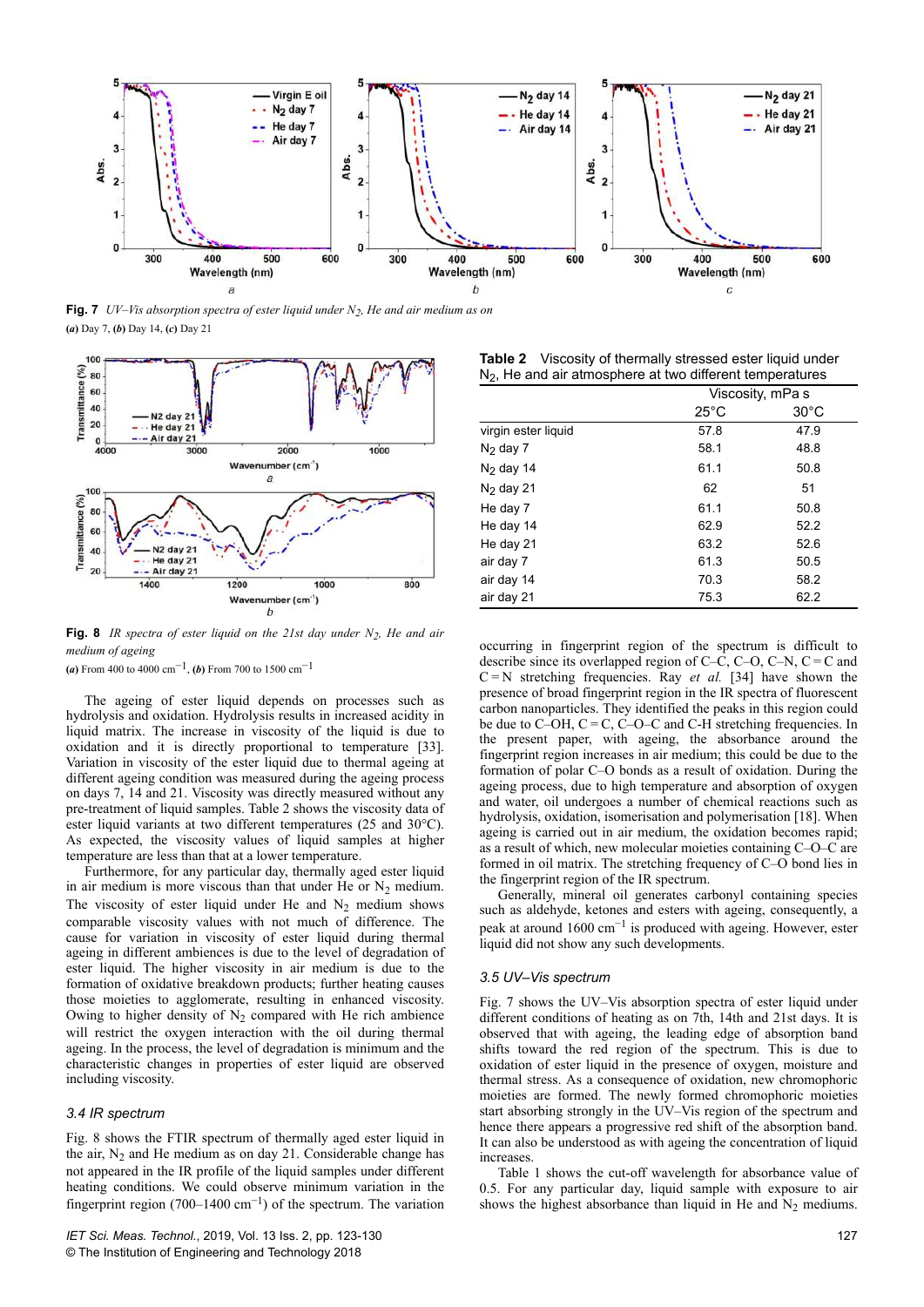

**Fig. 9** *Relative DDP with ageing time under different ambiences*



**Fig. 10** *Fluorescence measurement with different cuvette orientations (a)* Front face EEM spectra of thermally aged ester liquid showing only Rayleigh scattering and no fluorescence; *(b)* Schematic diagram of cuvette orientation for backface fluorescence measurement



**Fig. 11** *EEM fluorescence of virgin ester liquid*

The presence of inert atmosphere significantly decreases the formation of chromophoric moieties and results in reduced rate of ageing compared with air medium. Furthermore, under  $N_2$ medium, the ageing is slower than that under He medium. This can be explained by the relative content of dissolved decay product (DDP) in different ester liquid variants evaluated from the absorbance curves in the visible range (350–600 nm for this paper) [35]. The results are summarised in the following Fig. 9. It is observed that the relative DDP formation is highest when oil is aged in air medium and is the lowest when oil is aged under  $N_2$ purging condition.

#### *3.6 Fluorescence spectrum*

As ester liquid is a multi-component system, the fluorescence spectral properties can be better understood through the 3D EEM profiles of the liquid samples. To avoid inner filter effect and scattering from liquid matrix, a triangular cuvette is used for measurement of all fluorescence spectra. Front face fluorescence detection is an established technique for measuring fluorescence of optically dense and scattering systems. However, since ester liquid is a viscous liquid and its fluorescence is weak, the front face mode of fluorescence observation is not quite successful. It is observed that in front face geometry, the scattering from the sample and cuvette surface always dominated fluorescence signature of ester liquid.

EEM spectrum of ester liquid recorded in front face mode shows only first- and second-order Rayleigh scattering (Fig. 10*a*) and no fluorescence from ester liquid is observed. Contrary to this when we used back-face observation of EEM spectrum (Fig. 10*b*), the scattering radiation is significantly reduced and fluorescence signature shows up quite prominently. Unlike front face measurement, the back-face fluorescence data acquisition ensures (i) enhanced fluorescence signature of the analyte, (ii) excludes the second-order scattering and (iii) the intensity of Rayleigh scattering is minimised. The superiority of such a method is clearly visible in the contour EEM landscape of Figs. 11 and 12. Fig. 11 shows EEM spectra of virgin ester liquid. Fig. 12 shows the EEM spectra of other liquid variants on 21st day.

Each EEM spectrum has a maximum at a particular emission wavelength for a corresponding excitation wavelength. Table 3 depicts the fluorescence emission maxima of all the ester liquid variants in terms of excitation–emission wavelength and the intensity values. Fig. 13 shows the fluorescence spectra of ester liquid variants as on 7th, 14th and 21st days at a particular excitation wavelength (excitation wavelength is 320 nm). It is observed that initially there is an increase in fluorescence intensity at around day 7 of heating compared with virgin ester liquid (Fig. 13*a*). Owing to thermal stress and in the presence of oxygen as well as moisture, ester liquid gets oxidised and new chromophoric molecular species are formed. The newly formed moieties are fluorescent in nature and hence the fluorescence intensity of ester liquid increases at around 7th day of ageing. Further heating results in a gradual decrease in fluorescence intensity and there appears progressive red shift in emission maxima of liquid samples. With ageing, the concentration of chromophoric moieties in liquid matrix increases and they accumulate gradually to form larger carbonaceous particles. Hence the loss of fluorescence intensity is due to concentration-dependent quenching [36].

From Fig. 12, Table 3 and Fig. 13, it is evident that the redshift and loss of intensity are more pronounced in air medium compared with inert gas medium. When ester liquid is in air medium, it shows a greater degree of redshift both in terms of excitation and emission spectra (Fig. 12). The presence of air considerably fastens the ageing of ester liquid. For a particular day, emission intensity obtained in  $N_2$  medium is the maximum; this suggests that under  $N_2$ , rate of oxidative degradation is least experienced.  $N_2$  gas effectively dislodges oxygen from the liquid matrix, and thereby reduces the oxidative degradation of liquid. He also shows reduced ageing than air; however, the low molecular mass of He is not as suitable as  $N_2$  toward removing oxygen from liquid matrix.

## **4Conclusion**

Important conclusions accrued based on the present paper are the following:

- CIV under AC and DC voltages of thermally aged ester liquid reduces irrespective of ageing ambience. The decrease is maximum with thermally aged liquid in air medium followed with He and  $N_2$  ambiences. The CIV is high under negative DC compared with positive DC and AC voltages.
- The CIV with thermally aged ester liquid under high-frequency AC voltages is nearly the same. A significant reduction in CIV is observed under harmonic AC voltages with higher THDs.
- The UHF signal formed during corona discharge activity has a dominant frequency at near 1 GHz.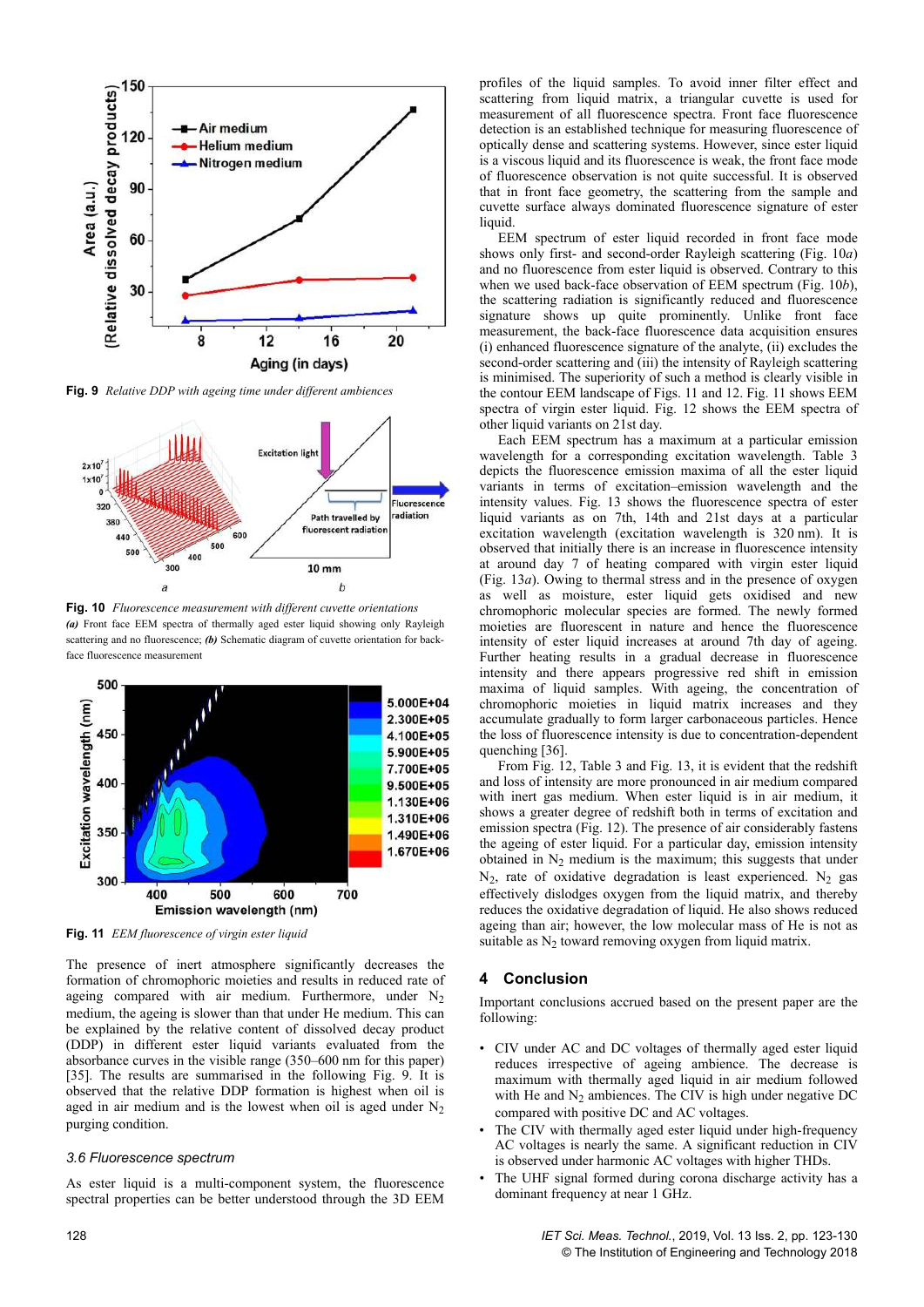

**Fig. 12** *EEM spectra of ester liquid on 21st day*

(a), (b), (c) represent Contour plots of EEM spectra of ester liquid in N<sub>2</sub>, He and air mediums as on 21st day of ageing respectively (Intensity labels are same as Fig. 11)

**Table 3** Emission maxima at 320 nm excitation (column 2); EEMF data depicts maximum ex/em and corresponding intensity (columns 3–5)

| Ester liquid variant | $Ex$ at 320 nm |                    | <b>EEMF</b> data       |                      |
|----------------------|----------------|--------------------|------------------------|----------------------|
|                      | Em. maxima     | $\lambda_{ex}$ max | $\lambda_{\rm em}$ max | Intensity            |
| virgin ester liquid  | 412            | 320                | 412                    | $8.71 \times 10^5$   |
| $N_2$ day 7          | 430            | 360                | 428                    | $1.37 \times 10^6$   |
| $N2$ day 14          | 432            | 360                | 430                    | $1.39 \times 10^6$   |
| $N2$ day 21          | 434            | 360                | 430                    | $1.21 \times 10^6$   |
| He day 7             | 438            | 320                | 440                    | $9.03 \times 10^5$   |
| He day 14            | 439            | 370                | 432                    | $1.66 \times 10^6$   |
| He day 21            | 439            | 370                | 434                    | $9.73 \times 10^5$   |
| air day 7            | 442            | 370                | 432                    | $1.31 \times 10^6$   |
| air day 14           | 462            | 390                | 480                    | $5.46 \times 10^5$   |
| air day 21           | 484            | 410                | 512                    | $6.46 \times 10^{5}$ |



**Fig. 13** *Fluorescence emission of ester liquid under N2, He and air medium as on (a)* Day 7, *(b)* Day 14, *(c)* Day 21; excitation wavelength is 320 nm

- PRPD analysis indicates that the magnitude of discharges is low and the number of discharges is high with thermally aged ester liquid.
- FTIR analysis of thermally aged ester liquid indicates the formation of carbonaceous particle due to thermal ageing. UV analysis of thermally aged ester liquid shows characteristic variation in the UV–Vis region of the spectrum.
- $N_2$  gas effectively dislodges oxygen from the liquid matrix, and thereby reduces the oxidative degradation of liquid. He gas also shows reduced ageing than air; however, the low molecular mass of He is not as suitable when compared with  $N_2$  toward removing oxygen from liquid matrix.
- The loss of fluorescence intensity and redshift in fluorescence maxima is the fingerprint to indicate characteristic variation of ester liquid due to thermal ageing.

## **5References**

- [1] Pompili, M., Mazzetti, C., Bartnikas, R.: 'PD pulse burst behavior of a transformer type synthetic organic ester fluid', *IEEE Trans. Dielectr. Electr. Insul.*, 2008, **15**, (6), pp. 1498–1506
- [2] Fofana, I., Bouaï, A., Farzaneh, M.*, et al.*: 'Decay products in the liquid insulation of power transformers', *IET Electr. Power Appl.*, 2010, **4**, (3), pp. 177–184
- [3] Hamdi, A., Fofana, I., Djillali, M.: 'Stability of mineral oil and oil–ester mixtures under thermal ageing and electrical discharges', *IET Gener. Transm. Distrib.*, 2017, **11**, (9), pp. 2384–2392
- [4] Rao, U.M., Sood, Y.R., Jarial, R.K: 'Physiometric and Fourier transform infrared spectroscopy analysis of cellulose insulation in blend of mineral and synthetic ester oils for transformers', *IET Sci. Meas. Technol.*, 2017, **11**, (2), pp. 297–304
- [5] Brochure of CIGRE No 436, Experiences in Service with New Insulating Liquids. 2010